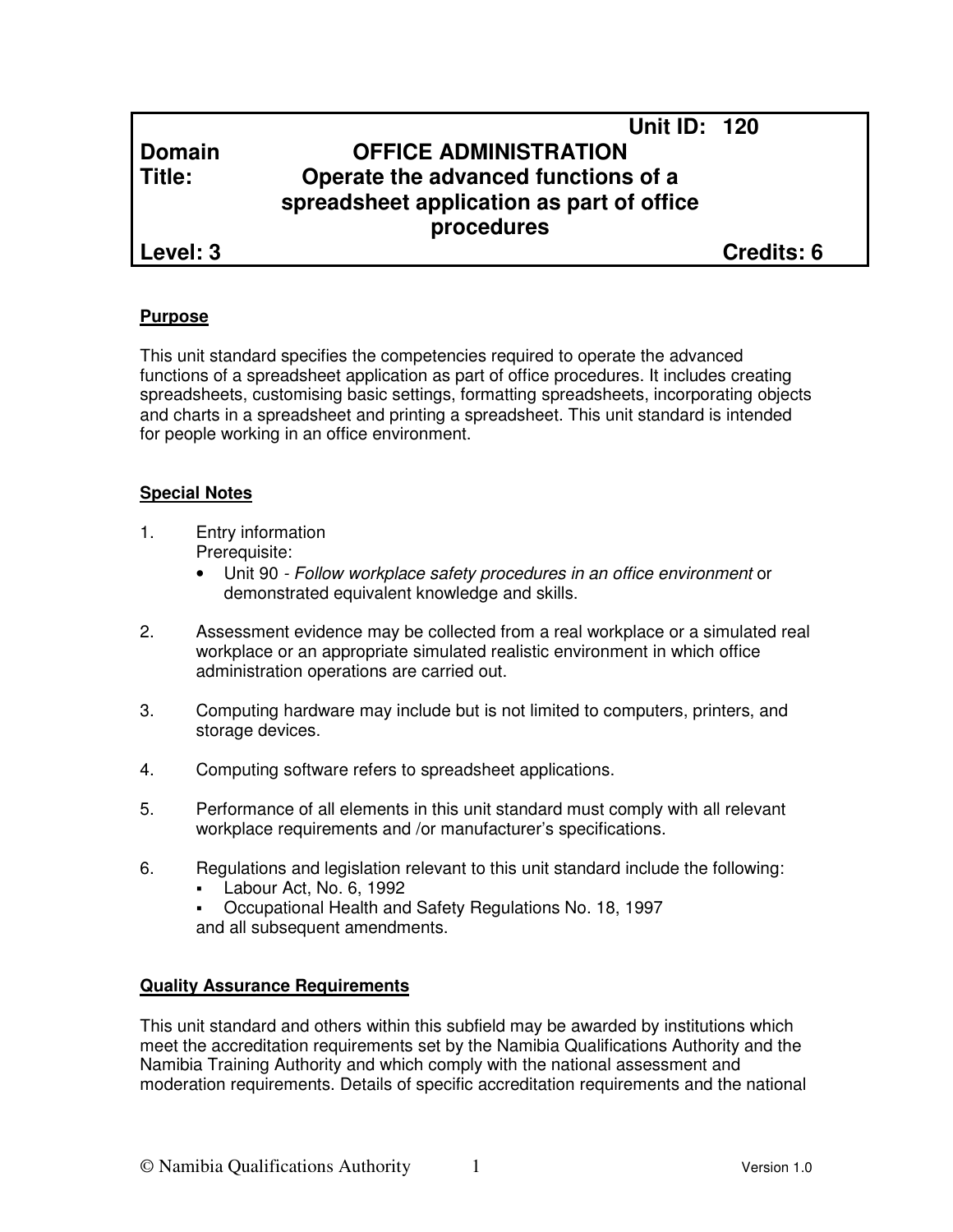assessment arrangements are available from the Namibia Qualifications Authority and the Namibia Training Authority on www.nta.com.na

# **Elements and Performance Criteria**

# **Element 1: Create spreadsheets**

#### **Range**

Application tools may include but are not limited to help, search and replace, spell check, undo and format.

#### **Performance Criteria**

- 1.1 Spreadsheet application is opened and file is created or opened by entering numbers, text and symbols into cells in line with job requirements.
- 1.2 Simple formulas are entered, using cell referencing in line with job requirements.
- 1.3 Common application tools are used in line with job requirements and instructions in relevant software manual.
- 1.4 Columns and rows are edited in line with job requirements.
- 1.5 Autofill function is utilized to increment data in line with job requirements.
- 1.6 Spreadsheet is saved to correct directory or folder in line with workplace procedures.
- 1.7 Occupational health and safety requirements are followed in line with workplace safety plans and policies.

#### **Element 2: Customise basic settings in spreadsheets**

#### **Range**

Page layout may include but is not limited to display modes, orientation and size.

Toolbars may include but are not limited to buttons, menus or a combination of both.

Font settings include font, size and colour.

Alignment refers to left, centred, right or justified.

# **Performance Criteria**

2.1 Page layout is adjusted to meet user requirements or special needs.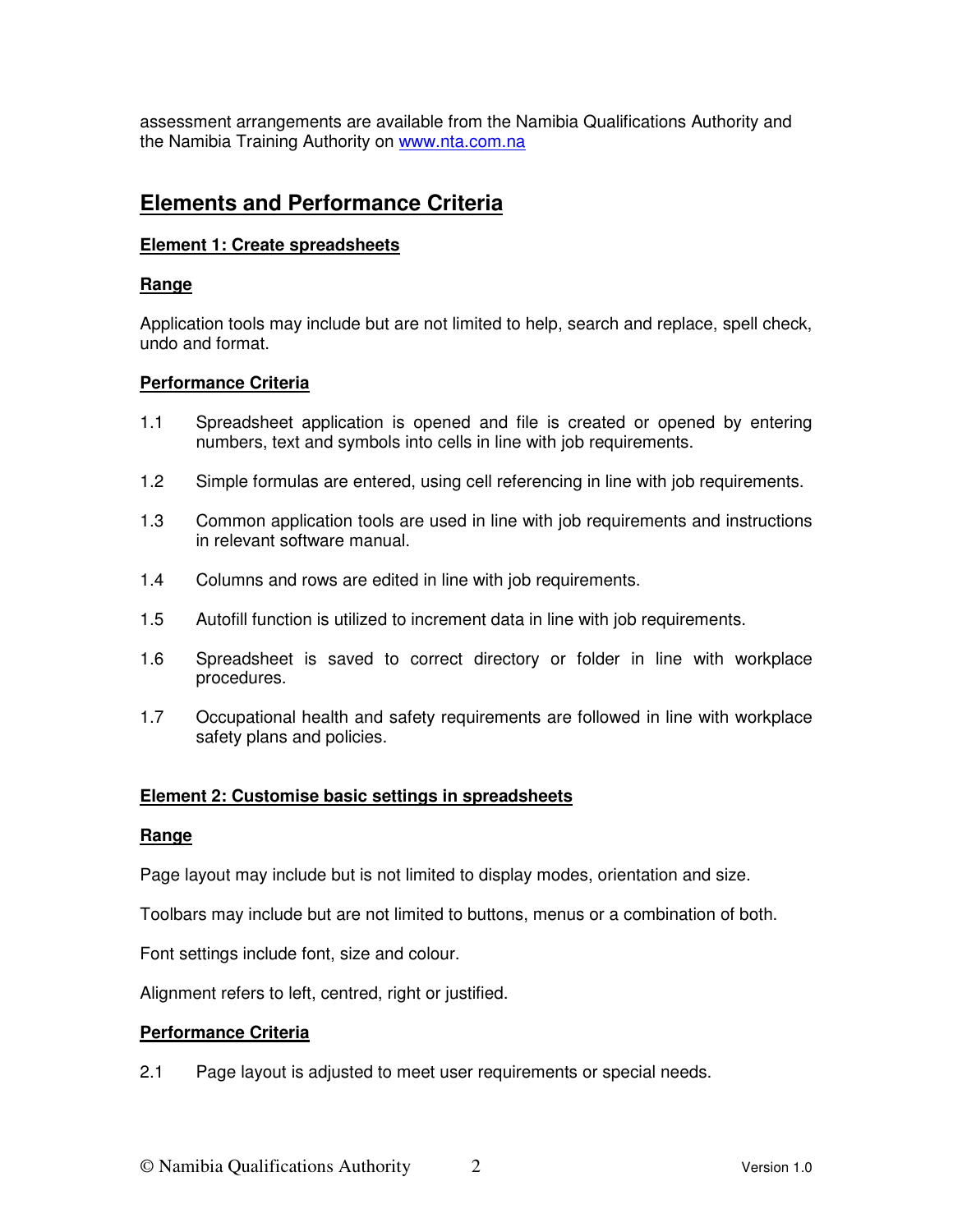- 2.2 Different toolbars are opened and viewed in line with job requirements.
- 2.3 Font settings are changed in line with job requirements.
- 2.4 Alignment options are changed in line with job requirements.
- 2.5 Cell is formatted to display different styles in line with job requirements.
- 2.6 Margin sizes are modified in line with job requirements.
- 2.7 Multiple spreadsheets are viewed concurrently in line with job requirements.

# **Element 3: Format spreadsheet**

#### **Range**

Formatting features may include but are not limited to the following menu commands within the application: help, search and replace, spell check, undo, cut, copy, paste.

Disk may include but are not limited to floppy disks, CDs (compact discs), CD-RW (Compact Discs-Read Write), DVD RW (Digital Versatile Disc – Read Write), zip disks, solid state hard drives.

#### **Performance Criteria**

- 3.1 Formatting features are used as required in line with job requirements.
- 3.2 Selected formatting features are copied from another cell in the spreadsheet or from another active spreadsheet in line with job requirements.
- 3.3 Formatting tools are used as required within the spreadsheet in line with job requirements.
- 3.4 Information is aligned in a selected cell in line with job requirements.
- 3.5 Headers and footers are inserted in appropriate format in line with job requirements.
- 3.6 Spreadsheet is saved in appropriate format in line with job requirements.
- 3.7 Spreadsheet is saved and closed to disk in line with workplace procedures.

#### **Element 4: Incorporate object and chart in spreadsheet**

#### **Range**

Objects may include but are not limited to other documents, graphics, pictures and sound.